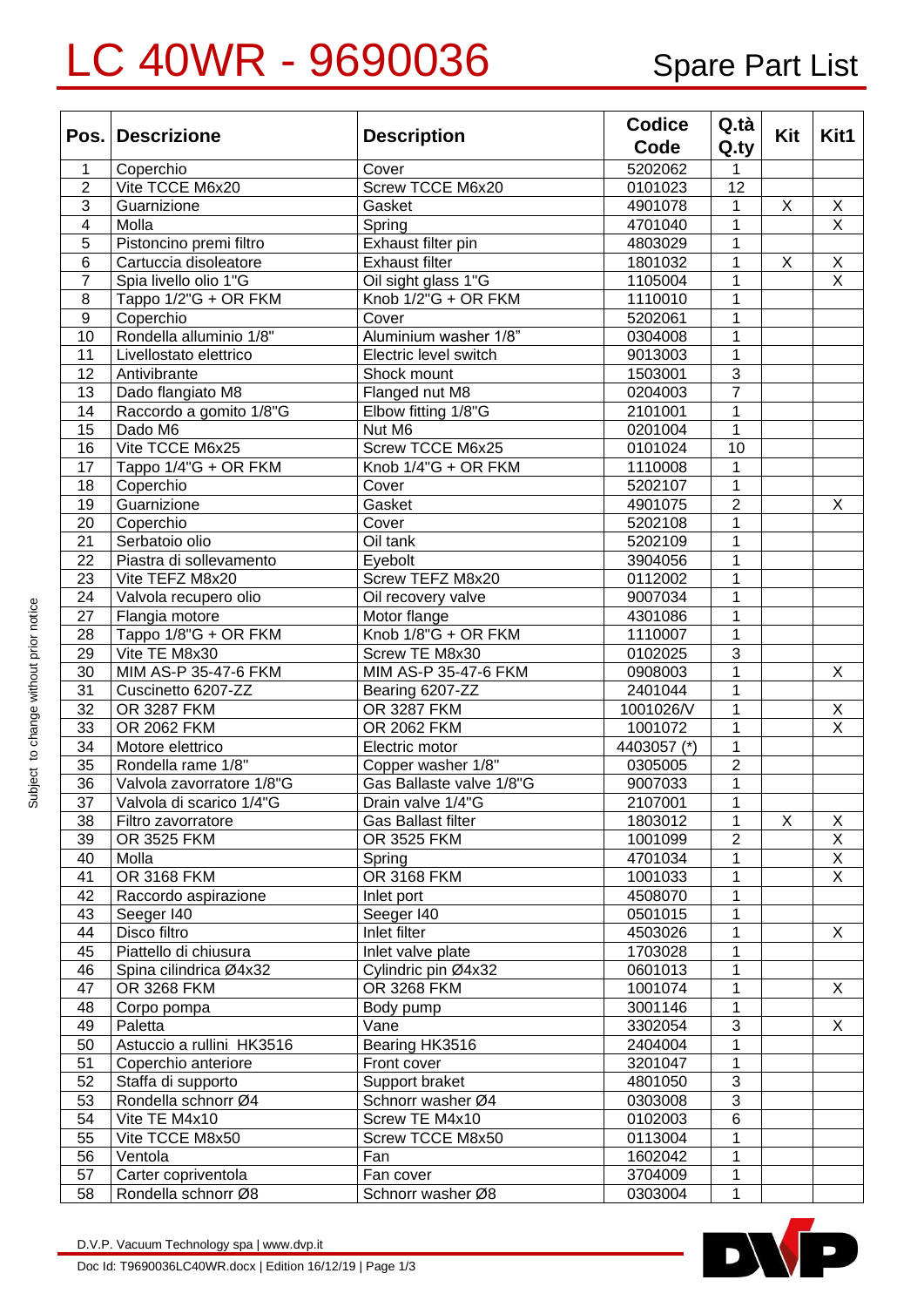## LC 40WR - 9690036 Spare Part List

| 59 | Anello interno IR 30-35-32      | Bearing IR 30-35-32           | 4810010 |                |   |
|----|---------------------------------|-------------------------------|---------|----------------|---|
| 60 | MIM AS-P 35-47-6 FKM            | MIM AS-P 35-47-6 FKM          | 0908003 |                | X |
| 61 | Supporto ventola                | Fan guard rest                | 4801051 |                |   |
| 62 | Rotore                          | Rotor                         | 3102028 |                |   |
| 63 | Raccordo lubrificazione         | Oil fitting                   | 2106101 | $\overline{2}$ |   |
| 64 | Tubo lubrificazione             | Oil pipe                      | 5003060 |                |   |
| 65 | Prigioniero                     | Tie-rod                       | 0402002 | 4              |   |
| 66 | Guarnizione                     | Gasket                        | 4901077 |                | X |
| 67 | Otturatore lamellare            | Obturator                     | 4604053 |                | X |
| 68 | Contrasto otturatore            | Valve rest                    | 4604051 |                |   |
| 69 | Vite TCCE M5x6                  | <b>Screw TCCE M5x6</b>        | 0101066 | 2              |   |
| 70 | Guarnizione                     | Gasket                        | 4901078 |                | X |
| 71 | Raccordo riduzione 1/2"G-1/4"G  | Riduction fitting 1/2"G-1/4"G | 2001025 |                |   |
| 72 | Tirante                         | Tie-rod                       | 4110029 |                |   |
| 73 | <b>OR 153 FKM</b>               | <b>OR 153 FKM</b>             | 1001095 | 2              | x |
| 74 | Tubo in vetro PIREX             | PIREX glass pipe              | 5503002 |                |   |
| 75 | Coperchio indicatore di livello | Oil sight glass cover         | 3505002 |                |   |
| 76 | Raccordo rapido 1/8"G-Ø6        | Push-In fitting 1/8"G-Ø6      | 2106102 |                |   |

(\*) In base alla tensione di funzionamento del motore elettrico il codice tecnico potrebbe subire delle variazioni

Depending on the operating voltage of the electric motor, the technical code may change